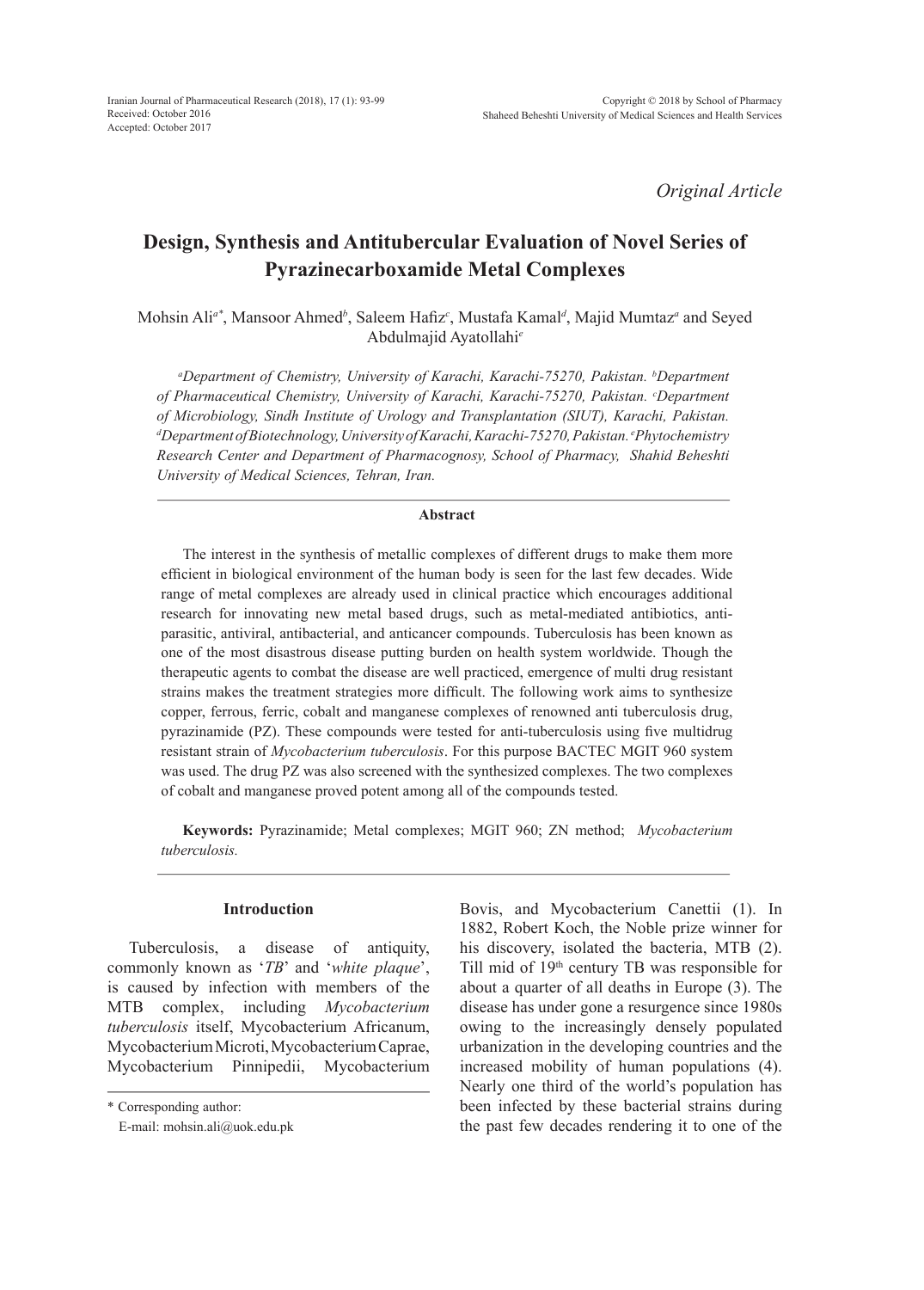deadliest diseases globally (5) with the annual incidence rate being 1% of world population (6). Being a contagious disease, it is a major threat for public health globally especially in the developing and under developed densely populated countries (7).

Although the currently practiced pharmacological methods of treatment are very effective against TB, the treatment involves administration of multi-drug regimen over a long period of time, leading to patient noncompliance (8). Furthermore, the emergence of multi-drug resistant TB (Isoniazid and Rifampin) (MDR-TB), extensively drug resistant (XDR-TB) strains and the high prevalence rate of HIV-1 worldwide, are some of the factors which seem to worsen the situation in the future. These factors have highlighted the need for improving the anti-TB drugs by making them more effective thereby increasing the patient compliance (9, 10).

Pyrazinamide (PZ), a member of the pyrazine family having the general chemical formula  $C_5 H_5 N_3 O$  is known as a very effective antimycobacterial agent being used in both primary and secondary line treatment schemes. The emergence of strain resistant to PZ represents an important public health problem, as this drug is capable of shortening the tuberculosis therapy from 9–12 months to a period of 6 months (11).

The research has explored that within the cells, metal complexes can participate in reactions that would otherwise be impossible with conventional organic substances only. Though the modern chemotherapy has progressed considerably, there still remains a need for innovative anti-TB agents capable of combating drug resistance by Mycobacterium TB. Complexes of PZ have been reported in literature for their anti-mycobacterial properties (12-18).

Research papers on infectious diseases have demonstrated that serum copper level increases in the patients suffering from tuberculosis. Furthermore, the Cu/Zn ratio significantly decreases after a few months of antitubercular therapy with isoniazid, rifampicin, ethambutol, and pyrazinamide, as compared to the ratio at the beginning of the therapy. This could suggest the possible interaction of these drugs with these metal ions resulting in their serum level changes

 $(19-21)$ .

In this research contribution, we explore the synthesis of copper, cobalt, ferric, ferrous, and manganese complexes of PZ which is a very effective antimycobacterial agent and have vast field of applications in primary and secondary line treatment schemes. Besides, this drug is capable of considerably reducing the treatment time of the tuberculosis therapy. Our results demonstrate the successful synthesis of Pyrazinamide-metal complexes using an efficient and relatively easy solution based route. The antitubercular properties of the complexes were thoroughly explored using five resistant species of *M. tuberculosis*. Two metal complexes of PZ exhibit promising results and five strains used in this study were found prone against these complexes over a period of six weeks.

## **Experimental**

### *Preparation of complexes (PZ)*

The solution of PZ (0.1 M) 20.0 mL in methanol was added, under stirring, into a round bottom flask, containing 10 mL of 0.1 M solution of copper chloride. The resulting mixture was kept stirring for few min at room temperature followed by refluxing on a water bath at 80 ºC for 3 to 4 h. Thus, the solid material formed was filtered using Whatman filter paper and washed by hot methanol to furnish Cu complex of PZ. The same procedure was adopted for the synthesis of complexes of metal (II).

## *Anti-Mycobacterial activity*

Five reference multidrug resistant (*i.e.*, resistant to isoniazid, pyrazinamide, ethambutol and rifampin) strains were used in this study for PZ susceptibility testing using the MGIT 960 system according to the manufacturer's instructions (22), and WHO (23). Since the BACTEC MGIT 960 system is routinely used in laboratory for primary isolation, 500 µL from a positive MGIT tube was sub cultured in vials for susceptibility testing. The drug solutions were prepared by reconstitution of the provided lyophilized drugs with distilled water. The tests with the automated BACTEC MGIT 960 instrumentation were performed with MGIT cultures.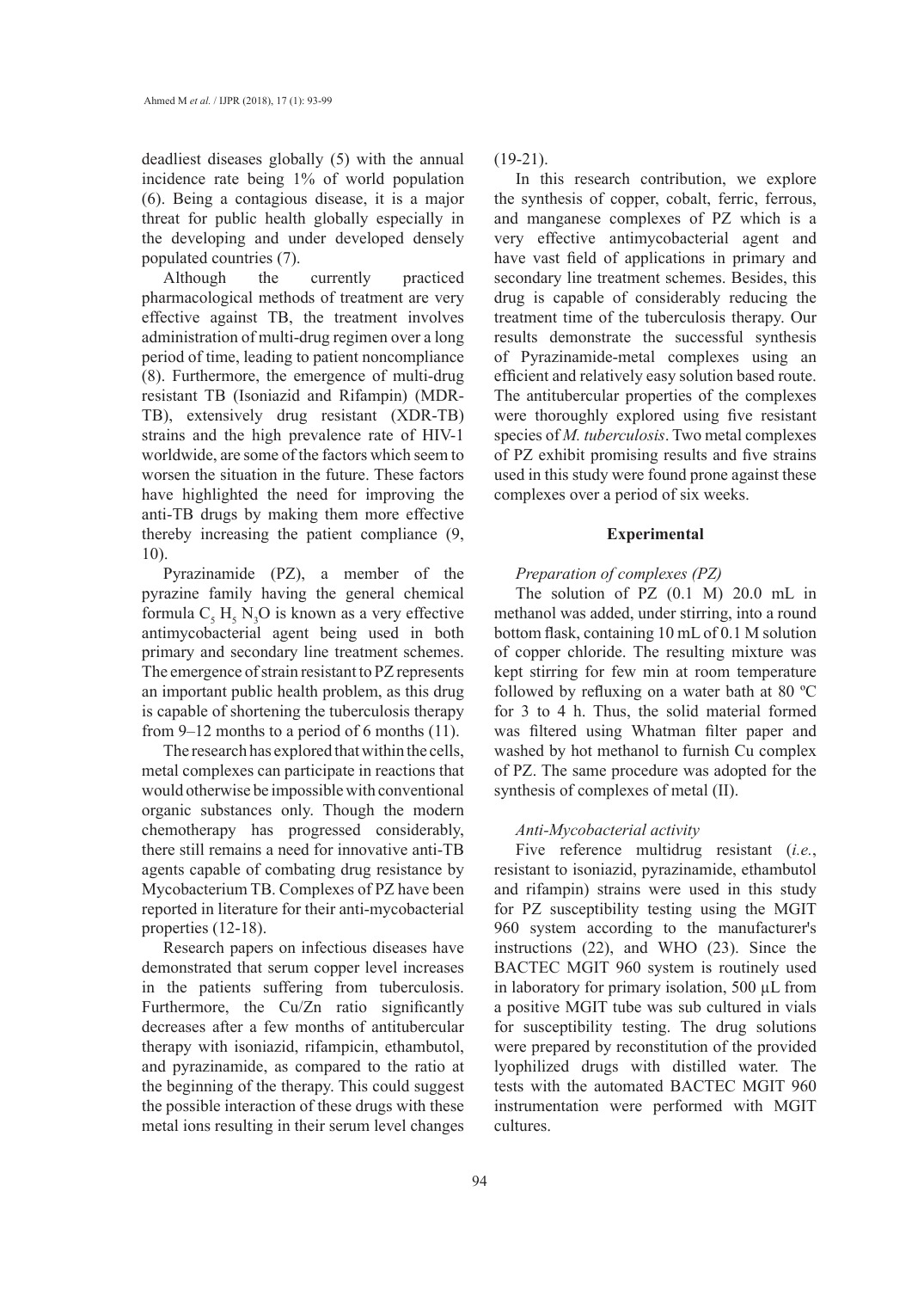

Figure 1. Structure of Metal complexes of PZ (a) Cu(II), (b) Mn(II), (c) Co(II), (d) Fe(II) and (e) Fe(III).

Each 7.0 mL MGIT tubes were supplemented with 0.8 mL of growth supplement OADS (25). The lyophilized drugs were rehydrated in accordance with the recommended procedure; susceptible or R for resistant, as w 100 µL of antibiotic solution (the recommended value for each drug containing MO critical concentration of PZ was  $100 \mu\text{g/mL}$ ) was the printout. An isolate was inter added to a labeled MGIT tube for each drug.

diluted 1:100 in distilled water before addition resistant when the GU was greater the to the control tube. The tubes were placed in If an isolate was interpreted to the proper MGIT rack in a fixed sequence; the a smear was made and stained by rack was incubated in the cabinet drawer and left there until the conclusion of the test was signaled by the instrument. A single concentration of drug (*i.e.*, critical concentration) was tested.

After bar code scanning all the inoculated tubes were loaded in the instrument and incubated at a temperature of 37 °C. An un-inoculated tube was used as negative control, and incubated for six weeks (42 days).

For the drug-free control, the culture was MGIT tube was equal to or less that for the drug-free control, the culture was MGIT tube was equal to or less that The MIGIT 960 System flags the completion of a DST when the growth unit (GU) of the growth control reaches 400 and reports S for susceptible or R for resistant, as well as a GU value for each drug containing MGIT tube on the printout. An isolate was interpreted to be susceptible when the GU of a drug containing MGIT tube was equal to or less than 100 or as resistant when the GU was greater than 100.

> If an isolate was interpreted to be resistant, a smear was made and stained by ZN method to prove the presence of AFB with morphology compatible with that of *M. tuberculosis* and the absence of contaminants.

## **Results**

Structural characterization of complexes will be reported elsewhere and proposed structures are shown in Figure 1. In all complexes, metal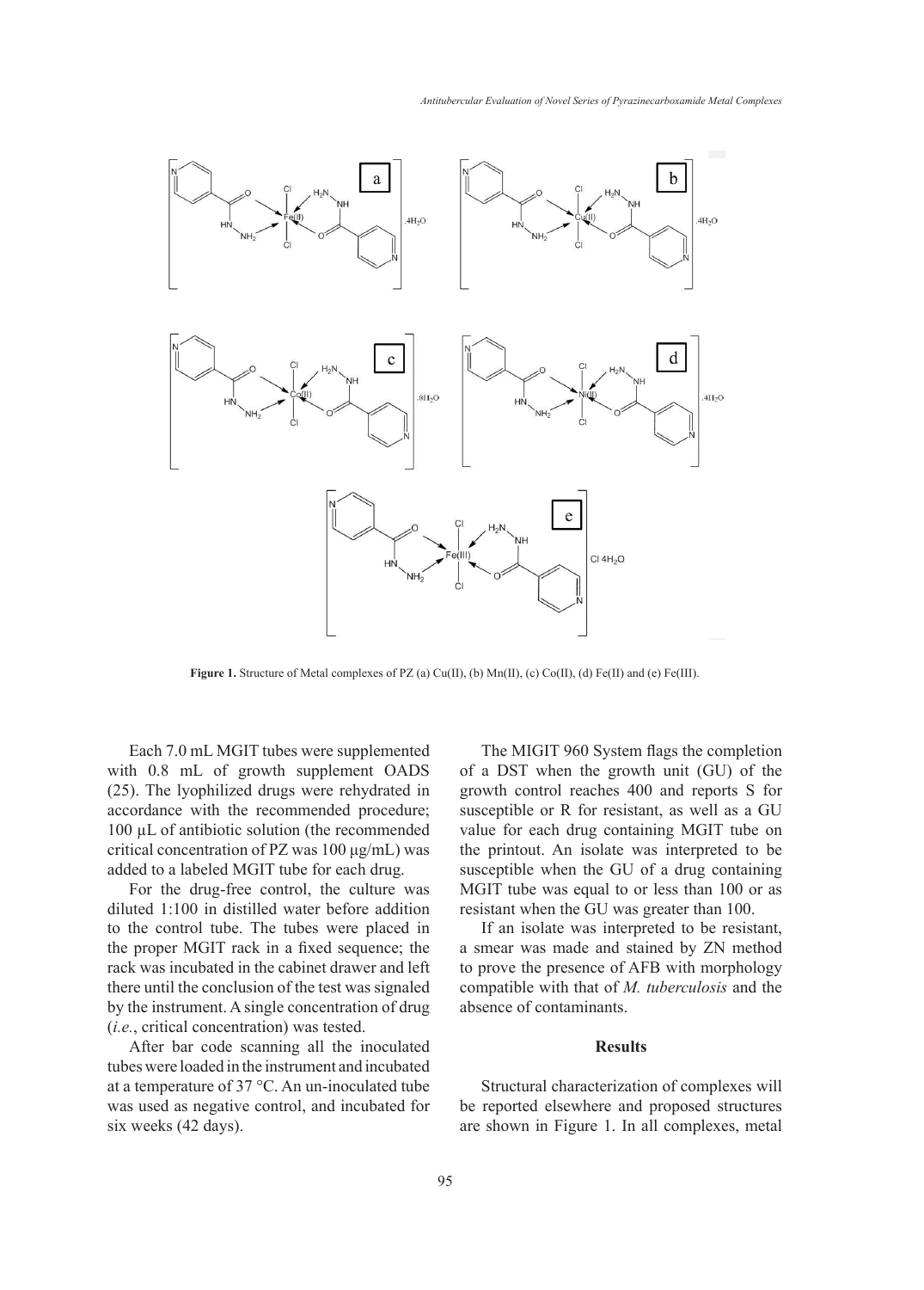

**Figure 2.** Graphical representation of *Mycobacterium* with respect to time**.**

to drug ratio is 1:2, whereas charge of metal ions is neutralized by two chloride ions that is present in coordination sphere. It is noticeable in structure (e) the oxidation state of iron is 3+ thus one chloride ion is also present with the water molecules.

## *Anti-Mycobacterial activity*

PZ was used as reference drug against five resistant strains of *M. tuberculosis*. This study was carried out for a period of six weeks. The growth was monitored in order to check the resistance of these strains against the synthesized metal complexes derived from PZ. Co (II)-PZ showed significant resistant and found most potent against all strains over the period of six weeks. Ni (II)-PZ also proved resistant over the period of six weeks but against only two strains (1195 and 2029). It also showed resistance against the remaining three strains for a period of four weeks. The details of five complexes with their activity are given in Table 1 and the results are further elaborated in Figure 2.

## **Discussion**

It is reported that one third of human population is latently infected with MTB, with loss of millions of lives every year. With emergence of MDR-TB and later on XDR-TB there is an immense need to discover and to develop new drugs or to modify the existing drugs to overcome the wide spread dissemination of drug resistant strains of *M. tuberculosis.* TB

control program will therefore require finding drugs that are effective against the prevalent drug resistant tubercle bacilli by screening of ation state of iron is  $3+$  thus possible compounds that would be active against MTB in any community. For this reason we have prepared the iron (II), iron (III), copper (II), cobalt and manganese (II) complexes of PZ to test for its anti-tuberculosis activity. *In-vitro* anti-tuberculosis activities of these compounds were checked by BACTEC MGIT 960 (M960). Metal-PZ susceptibility testing using the MGIT 960 system was performed according to the manufacturer's instructions (Becton, Dickinson and Company, Sparks, MD) (22).

Pyrazinamide (PZ) is one of the first-line drugs that are being currently used for the treatment of both drug-resistant as well as for drug-susceptible tuberculosis (TB). In order to be effective against *M. tuberculosis,* PZ (prodrug) needs to be converted into its active moiety, pyrazinoic acid, by the mycobacterial enzyme pyrazinamidase (PZase) (24-26). In non MDR-TB, the duration of treatment will be shortening to 6 months instead of 9 months by the addition of PZ to rifampin and isoniazid (27, 28).

Loss of PZase activity is a common finding (29, 30). Mutations in pncA, the gene coding for PZase, are now considered as the major cause of resistance in PZ-resistant clinical isolates (31- 33). It is reported that not all PZ-resistant MTB isolates have mutations in the pncA gene, but another gene (rpsA) is indicated to be involved in low-level PZ resistance (34, 35).

Kurbatova *et al.* (36) reported that there was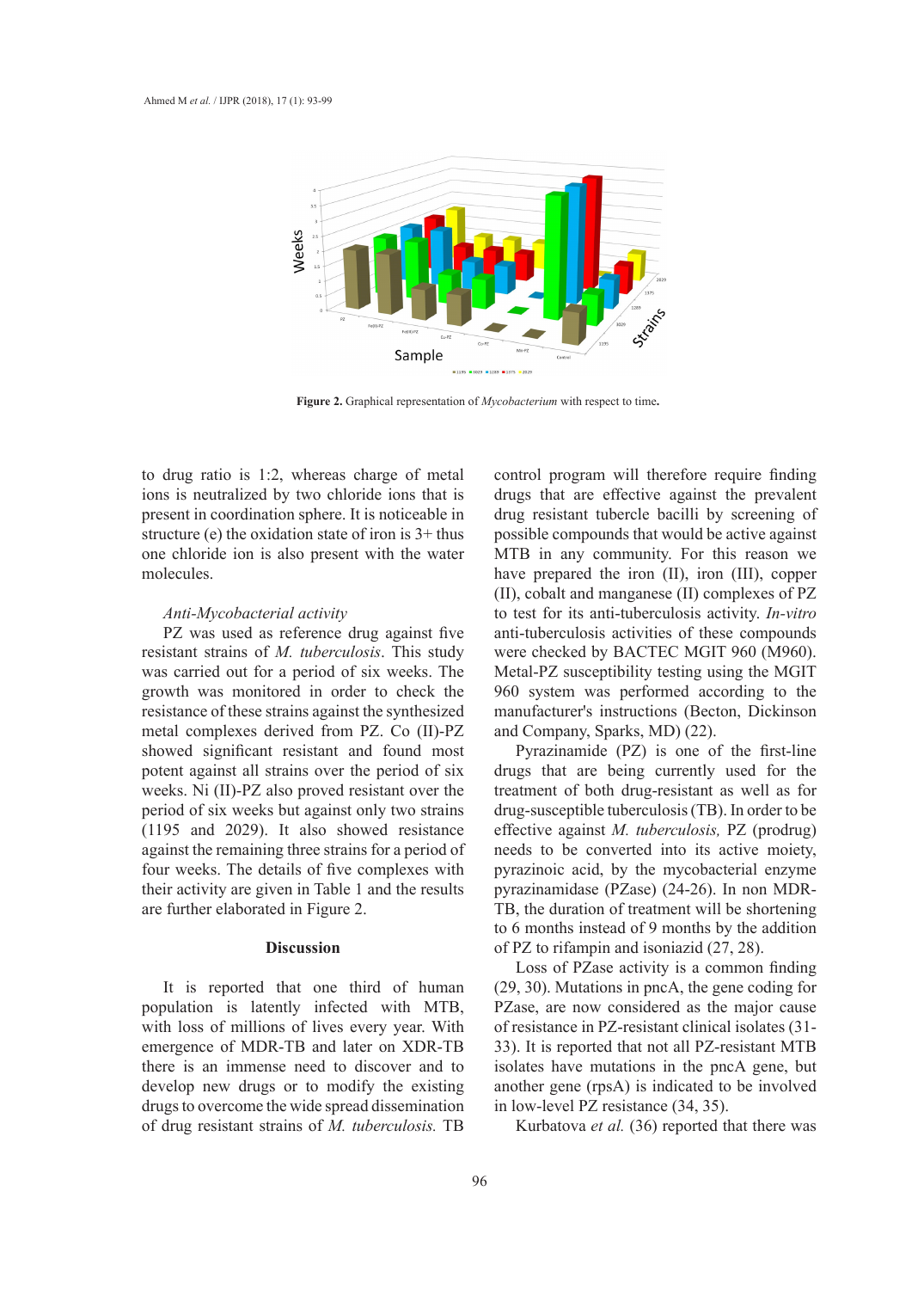| Strains (starting date) | PZ             | $Fe(II)$ -PZ | $Fe(III)$ -PZ | $Cu(II)-PZ$ | $Co(II)-PZ$ | $Ni(II)-PZ$    | Control     |
|-------------------------|----------------|--------------|---------------|-------------|-------------|----------------|-------------|
| 1195                    | Positive       | Positive     | Positive      | Positive    | Negative    | Negative       | Positive    |
| $(20-6-16)$             | $(4-7-16)$     | $(4-7-16)$   | $(24-6-16)$   | $(24-6-16)$ | $(2-8-16)$  | $(2-8-16)$     | $(27-6-16)$ |
| 3029                    | Positive       | Positive     | Positive      | Positive    | Negative    | Positive       | Positive    |
| $(20-6-16)$             | $(4-7-16)$     | $(4-7-16)$   | $(27-6-16)$   | $(27-6-16)$ | $(2-8-16)$  | $(18-7-16)$    | $(27-6-16)$ |
| 1289                    | Positive       | Positive     | Positive      | Positive    | Negative    | Positive       | Positive    |
| $(20-6-16)$             | $(4 - 7 - 16)$ | $(4-7-16)$   | $(27-6-16)$   | $(27-6-16)$ | $(2-8-16)$  | $(18-7-16)$    | $(27-6-16)$ |
| 1375                    | Positive       | Positive     | Positive      | Positive    | Negative    | Positive       | Positive    |
| $(20-6-16)$             | $(4-7-16)$     | $(24-6-16)$  | $(24-6-16)$   | $(24-6-16)$ | $(2-8-16)$  | $(18-7-16)$    | $(27-6-16)$ |
| 2029                    | Positive       | Positive     | Positive      | Positive    | Negative    | Negative       | Positive    |
| $(20-6-16)$             | $(4-7-16)$     | $(27-6-16)$  | $(27-6-16)$   | $(27-6-16)$ | $(2-8-16)$  | $(2 - 8 - 16)$ | $(27-6-16)$ |

**Table 1.** Sensitivity of PZ and its complexes against *M. tuberculosis* strains.

an increasing PZA resistant annually in United States from 2.0% to 3.3% during 1999–2009, among MTBC cases: 2.2% of non-MDR cases and among multidrug-resistant (MDR) cases, 38.0% were found to be PZ-resistant. In contrast, PZA resistance was reported in 1.0–1.2% of all tuberculosis cases in Australia during 2008– 2009 (37).

Hasan *et al.* (2012) reported pyrazinamide resistance in 7.5% of rifampicin susceptible cases of MTB in Pakistan. Decreased odds of successful clinical outcomes are also reported in pyrazinamide resistant as compared with pansusceptible TB (38). Whereas, Ghafoor *et al.* (2012) indicated that resistance to Pyrazinamide was found to be 64.6% in MDR-MTB cases in KPK province of Pakistan.

Another study conducted by Hasan *et al.* (2009) indicated a steady increase in resistance among MTB isolates and the emergence of XDR strains of MTB in Karachi, Pakistan during 1990-2007. They reported that between 1990 and 2007 there was an overall increasing trend of resistance against all first-line drugs, including MDR. It was also observed that PZA resistant was increased 20-40% during year 2000-2007. The observations of an increasing level of resistance in MTB and in particular the evolution of XDR strains is a serious issue particularly in a low-resource setting such as Pakistan (38).

Regarding PZA resistant from other part of the globe, in South Korea drug resistance surveys conducted between 1999-2004 demonstrated a significant increase of PZA resistance in new cases from 0.8-2.1% (39). Similar study reported PZA resistance varied from 3.5-15.9% with no clear trend in retreatment cases (39). Similarly, PZA resistance in 6% of non-MDR cases and 49% of MDR tuberculosis isolates has been reported from Thailand (40). The proportion of MDR tuberculosis cases with PZA resistance ranged from 36-85% in other reports (41-45). It is obvious from above studies that since PZA is an essential part of anti tuberculus treatment the increasing trend in PZA resistance makes it an important public health problem. Factors associated with PZA resistance among cases of *M. tuberculosis* said to be less well understood, suggesting that bacterial lineage, rather than host characteristic, was the primary association (46- 51).

In our study the highest activity was displayed by the Co and Mn derivatives compounds of pyrazinamide drug. Thus, the presence of Co and Mn at carbonyl and amide group on the pyrazine seems favorable for antibacterial activity against

Further studies are underway aimed at the detailed elucidation of structure–activity relationships in the class of PZA metal complex to discover a suitable drug candidate.

### **Acknowledgement**

The authors are very thankful to Prof. Dr. Adeeb ul Hasan Rizvi, Director SIUT, Karachi, Pakistan for his support throughout this work, and also very thankful to University of Karachi for financial assistance of this project.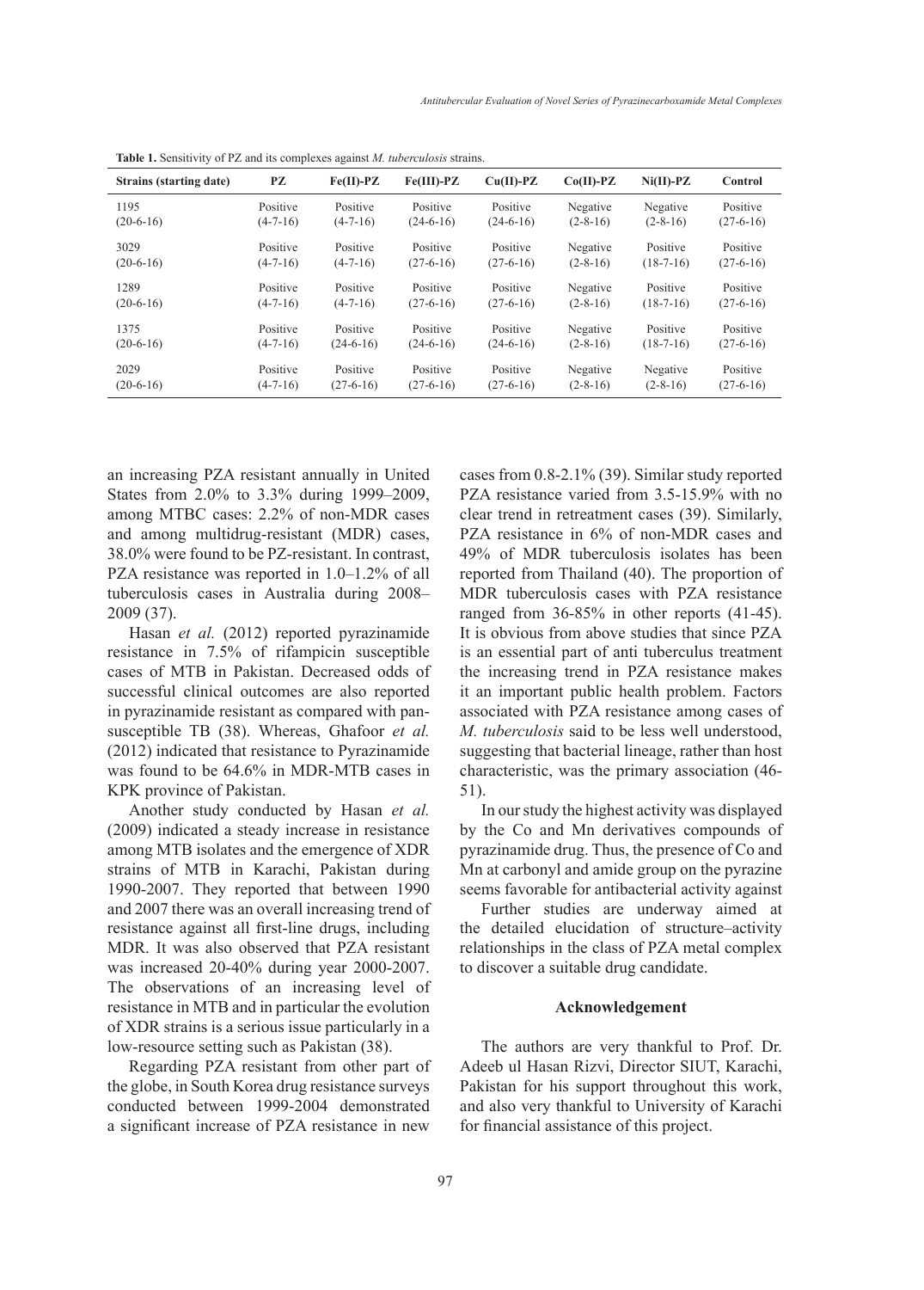#### **References**

- $(1)$  Dye C, Scheele S, Dolin P, Pathania V and Raviglione MC. Global burden of tuberculosis: Estimated incidence, prevalence, and mortality by country. *JAMA* (1999) 282: 677-86.
- (2) Levinovitz AW, Ringertz N. The Nobel Prize: The First 100 Years. In: Lindsten J and Ringertz N. (eds.) *The Nobel Prize in Physiology or Medicine, 1901-2000.*  Imperial College Press and World Scientific Publishing Co. Pte. Ltd. (2001) 111-37.
- (3) Bloom BR and Murray CJ. Tuberculosis: Commentary on a reemergent killer. *Science* (1992) 257: 1055-64.
- Basel HH. History of Tuberculosis. *Respiration* (1998) (4) 65: 5-15.
- World Health Organization (WHO). Women and (5) health: Today's evidence tomorrow's agenda: World *Health Organization* (2009).
- World Health Organization (WHO). Global (6) tuberculosis report. (WHO/HTM/TB/2012.6) *Geneva*   $(2012)$
- Brooks JT, Kaplan JE, Holmes KK, Benson C, (7) Pau A and Masur H. HIV-associated opportunistic infections—going, going, but not gone: The continued need for prevention and treatment guidelines. *Clin. Infect. Dis.* (2009) 48: 609-11.
- (8) Aziz MA, Wright A, Laszlo A, De Muynck A, Portaels F and Van Deun A. Epidemiology of antituberculosis drug resistance (the global project on anti-tuberculosis drug resistance surveillance): An updated analysis. *Lancet* (2006) 368: 2142-54.
- (9) Burman WJ. Rip Van Winkle wakes up: Development of tuberculosis treatment in the 21st century. *Clin. Infect. Dis.* (2010) 50: 165-72.
- $(10)$  Dye C and Williams BG. The population dynamics and control of tuberculosis. *Science* (2010) 328: 856-61.
- $(11)$  Somoskovi A, Wade MM, Sun Z and Zhang Y. Iron enhances the antituberculous activity of pyrazinamide. *J. Antimicrob. Chemother*. (2004) 53: 192-6.
- $(12)$  Akyuz S. The FT-IR spectra of pyrazinamide complexes of transition metal (II) tetracyanonickelate. *J. Mol. Struct.* (2003) 651: 541-5.
- (13) Akyuz S, Andreeva L, Minceva-Sukarova B, Basar G. Vibrational spectroscopic study of two dimensional polymer compounds of pyrazinamide. *J. Mol. Struct.*  (2007) 834: 399-402.
- (14) Budhani P, Iqbal SA, Bhattacharya SMM and Mitu L. Synthesis, characterization and spectroscopic studies of pyrazinamide metal complexes. *J. Saudi Chem. Soc.* (2010) 14: 281-5.
- (15) Katzung BG. Basic and clinical pharmacology. 4th ed. Prentice–Hall, London (1989).
- Lavini V, de Souza Maia A, Paulino ÍS, Schuchardt (16) U and de Oliveira W. Synthesis, characterization and catalytic activity of some organolanthanides in ethylene polymerization. *Inorg. Chem. Commun*. (2001) 4: 582-4.
- $(17)$  Opletalova V, Hartl J, Patel A, Palat K and Buchta Vr. Ring substituted 3-phenyl-1-(2-pyrazinyl)-2-

propen-1-ones as potential photosynthesis-inhibiting, antifungal and antimycobacterial agents. *Farmaco.* (2002) 57: 135-44.

- $(18)$  Rao TR and Kumar PA. Studies on some lanthanoid complexes of heterocyclic ligands: Complexes of 2-Pyrazinecarboxamide with hydrogen-bonding. *Bull. Chem. Soc. Jpn.* (1994) 67: 96-100.
- (19) Goldberg DE, Sharma V, Oksman A, Gluzman IY, Wellems TE and Piwnica-Worms D. Probing the chloroquine resistance locus of Plasmodium falciparum with a novel class of multidentate metal (III) coordination complexes. *J. Biol. Chem.* (1997) 272: 6567-72.
- $(20)$  Narang K, Singh M, Goyle M and Bhuvaneshwari K. Synthesis, physico-chemical studies and biological activity of glyoxalmonoisonicotinoyl hydrazone complexes with some bivalent transition metal ions and oxdcations. *Synth. React. Inorg. Met. Org. chem. J.* (1991) 21: 1569-85.
- $(21)$  Zijian G and Sadler J. Medicinal inorganic chemistry. *Adv. Inorg. Chem.* (1999) 49: 183.
- (22) Becton, Dickinson and Company. Bactec MGIT 960 system user's manual. The Company, Sparks, MD (1999).
- (23) Sotgiu G, Centis R, D Ambrosio L, Alffenaar JW, Anger HA, Caminero JA, Castiglia P, De Lorenzo S, Ferrara G, Koh WJ and Schecter GF. Efficacy, safety and tolerability of linezolid containing regimens in treating MDR-TB and XDR-TB: Systematic review and meta-analysis. *Eur. Respir. J.* (2012) 40: 1430-42.
- Leung CC, Rieder HL, Lange C and Yew WW. (24) Treatment of latent infection with *Mycobacterium tuberculosis:* Update 2010. *Eur. Respir. J.* (2011) 37: 690-711.
- $(25)$  Konno K, Feldmann FM and McDermott W. Pyrazinamide susceptibility and amidase activity of tubercle bacilli 1, 2. *Am. J. Respir. Crit. Care Med.* (1967) 95: 461-9.
- $(26)$  Zhang Y and Mitchison D. The curious characteristics of pyrazinamide: A review. *Int. J. Tuberc. Lung Dis.*  (2003) 7: 6-21.
- $(27)$  Somner AR. A controlled trial of six months chemotherapy in pulmonary tuberculosis: First report: Results during chemotherapy. British Thoracic Association. *Br. J. Dis. Chest* (1981) 75: 141-53.
- (28) Girling DJ. Singapore Tuberculosis Services/British Medical Research Council study of intermittent rifampicin plus isoniazid for pulmonary tuberculosis: Interim results at 12 months. *Tubercle* (1975) 56: 246-7.
- (29) Mestdagh M, Fonteyne PA, Realini L, Rossau R, Jannes G, Mijs W, De Smet KA, Portaels F and Van den Eeckhout E. Relationship between pyrazinamide resistance, loss of pyrazinamidase activity, and mutations in the pncA locus in multidrug-resistant clinical isolates of *Mycobacterium tuberculosis. Antimicrob. Agents Chemother.* (1999) 43: 2317-9.
- (30) Miller MA, Thibert L, Desjardins F, Siddiqi SH and Dascal A. Testing of susceptibility of *Mycobacterium*